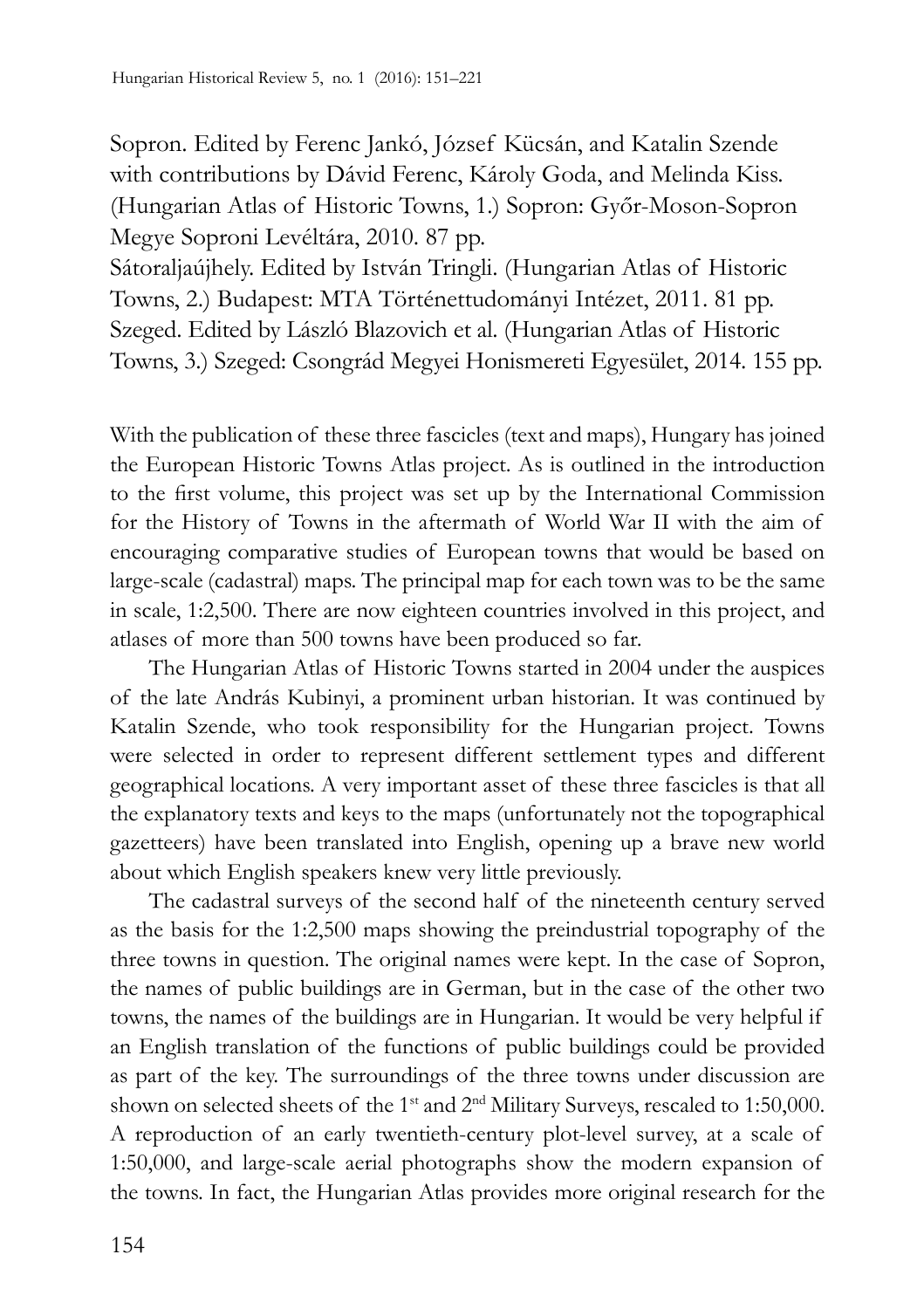transformations of towns in the nineteenth and twentieth centuries than other European atlases, which were designed in their time not to go beyond 1900. The International Commission formulated their recommendation that the atlases should continue into the twentieth century only at their meeting in Prague in 2012.

In the three Hungarian volumes the cadastral and related maps constitute Series A, which is obligatory for each fascicle. Series B compliments these maps with cartographic representations of recent research on the morphology and social topography of the towns in question. Series C contains reproductions of early maps and prospects depicting topographically relevant features. Like the Irish Historic Towns Atlas, the Hungarian Atlas includes a thematically arranged topographical gazetteer. This is a most welcome addition, as the historical data compiled in the gazetteer greatly facilitates comparative work. In one important methodological aspect the Hungarian atlas differs from its European counterparts: there is no comprehensive growth-map. Instead, there are a series of growth-maps arranged side by side on one sheet. No doubt this method allows for greater accuracy in the representations of the individual growthphases. Perhaps a composite growth-map at a greater level of abstraction might be added to the individual ones in the future in order to help the reader.

As a scholar of urban history working at the far western end of Europe, I found reading the above three volumes a demanding but very worthwhile venture. The challenge when looking at the three Hungarian volumes (and this is true of the European Historic Towns Atlas project as a whole) is that you look at primary source material. When you study the principal maps of the three towns, you are struck by the differences. Sopron is surrounded by a massive wall (inherited from antiquity), while the other two towns have no town walls at all. In Sopron the individual house plots are built side to side. In other words, houses are contiguous, while in Sátoraljaújhely and Szeged gable-sided houses cover only part of the plot. In all three towns irregular market places appear to be an open space associated with the earliest church. They are not comparable with the rectangular market places that we know from medieval town foundations in the area east of the Elbe, modern Germany, Poland, and the Czech Republic.

Sopron originated as a trading post on the former Roman Amber Road. On the basis of archival sources and topographical and archaeological evidence, Szende shows that the early layout of the town in plots occurred simultaneously with the arrival of the Franciscans. In other European countries Franciscan friaries were only set up once the towns were well established. I believe that this very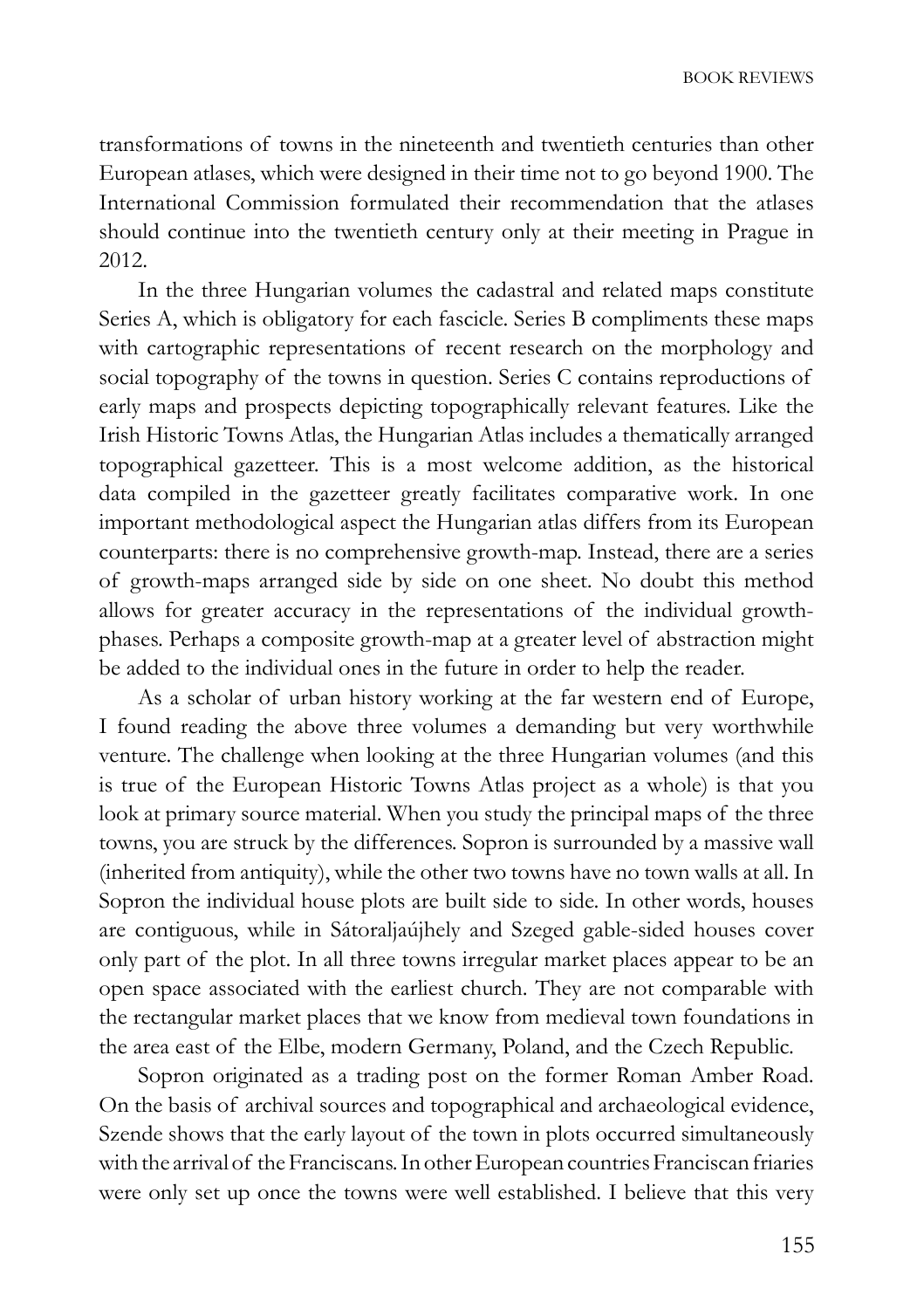early division of the town into plots is not found in any of the other European atlases. The archaeologists made a particularly significant contribution to the Sopron Atlas with reconstructions of the former Roman town and the eleventh to mid-thirteenth-century *ispán* castle (the castle of the royal representative). The transformation from the *ispán*'s castle to the royal town in the mid-thirteenth century coincided with the arrival of the Order of the Knights Hospitallers, who were settled in Sopron by Béla IV in 1247. There are parallels in other countries: the Hospitallers arrived in Kells (Ireland) at the time of the foundation of the town by an Anglo-Norman lord.

Sátoraljaújhely was planned as part of the effort to rebuild the kingdom of Hungary after the Mongol Invasion. Its charter dates to 1261 and is detailed, portraying an advanced civil society with more rights for the citizens than citizens appear to have enjoyed later in the landlord period of the sixteenth and seventeenth centuries. In the Middle Ages, the town was home to a parish church, Saint Emeric, a Pauline Monastery dedicated to Saint Giles, and the Saint Stephen's Augustinian Friary. The history of the town between 1526 and 1711 was strongly influenced by the nearby presence of the Ottomans. The Ottomans never entered the town, but the Crimean Tatars did in 1566, and they burned down 86 percent of the houses and took denizens of the town as slaves. After the town was no longer in royal ownership, it became part of the estates of various aristocratic or noble families over time, including the Pálóczi, Perényi, Dobós, and Rákóczi families, who demanded services and taxes from the citizens.

A special characteristic of Sátoraljaújhely is the formation of districts which segregated areas of the town according to the ruling landlords. The aristocratic Perényi family was Lutheran, and the Újhely church became Lutheran until 1567, when the inhabitants took up Calvinist doctrines. In 1554, the Augustinian friary was dissolved and the lord integrated the street in which the friars had owned property into his domain. The Pauline monastery survived until the end of the sixteenth century and only reappeared as part of the Catholic Restoration of the 1640s. By the end of the seventeenth century, the population was divided among three religious traditions: Roman Catholics, Greek Catholics, and Calvinists. In 1789, the Calvinists built a new church. By the end of the nineteenth century, Judaism had become the fourth majorreligious denomination. In 1940, there were 4,960 Jewish residents in Sátoraljaújhely. Tragically, by 1949 only 360 remained.

The maps showing the surroundings of Szeged, adapted from the 2<sup>nd</sup> Military Survey, provide a lively picture of the Tisza River, with all its meandering bends,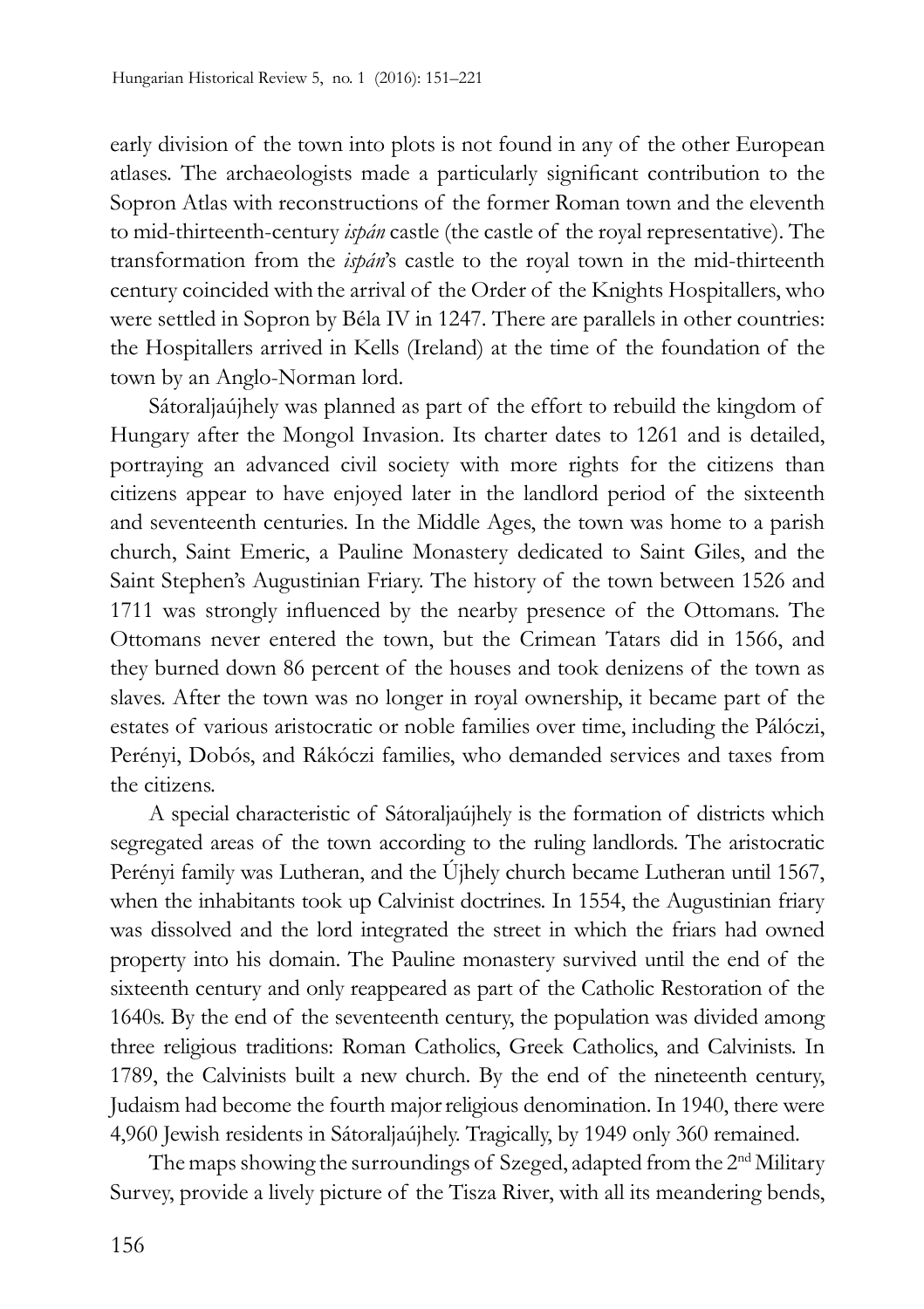that flooded parts of the town whenever the waters rose. Szeged was occupied by the Ottomans. Its fascicle contains a fascinating thematic map showing the social topography of Szeged in the sixteenth century on the basis of two tax registers, one from 1522 and the other from 1548, i.e. before and shortly after the Ottoman occupation. The map shows that in the suburb east of the castle (the so-called Palánk), judges, scribes and master craftsmen resided. North of the castle we find farmers, flock owners, and vineyard owners. The reader will wonder where the merchants were. My Hungarian colleagues tell me that local merchants were subsumed into the categories of flock-owners and vineyardowners, because cattle, sheep, and wine were the main export articles both before and during the Ottoman period. Merchants specializing in other goods (spices, textiles, etc.) were usually not local residents, but rather people who traveled through the town.

The map also shows important buildings, including churches. It is interesting to learn how long into the period of Ottoman occupation churches survived. Only the Franciscan friary in the so-called Alsóváros part of the town remained and provided pastoral care to the surviving Catholic population. Otherwise, all the other Catholic churches were turned into mosques. The Ottoman occupation lasted from 1543 to 1686, but no buildings from that period have been preserved. In Szeged Sokollu Mustafa's palace was situated in the marketplace in a building that most probably had been there prior to the Ottoman occupation. One wonders if it is still standing. It would be helpful if the atlas also gave indications of the dates at which buildings were demolished, redesigned, or put to other uses.

The presentation of the history of the three towns is done chronologically. Therefore, Szeged is discussed as a royal town between 1247 and 1543. The thematic map showing medieval churches and associated settlements vividly portrays the churches as focal points, which were surrounded by the houses of the wealthiest families. During the period specified in the next heading, "16<sup>th</sup> to 18<sup>th</sup> centuries: the late medieval city and Ottoman rule," the town stagnated and became a military assembly point. According to an Ottoman tax register, in 1548 there were 1,203 heads of household in the city, 300 fewer than in the census of 1522. The Ottomans converted the Saint Demetrius Church into a mosque and built a minaret next to it. One interesting aspect of the period is that many churches fell into ruins, but cemeteries survived. The same observation applies to Ireland after the dissolution of the monasteries by Henry VIII in the sixteenth century. Under the Ottomans, the town was divided into different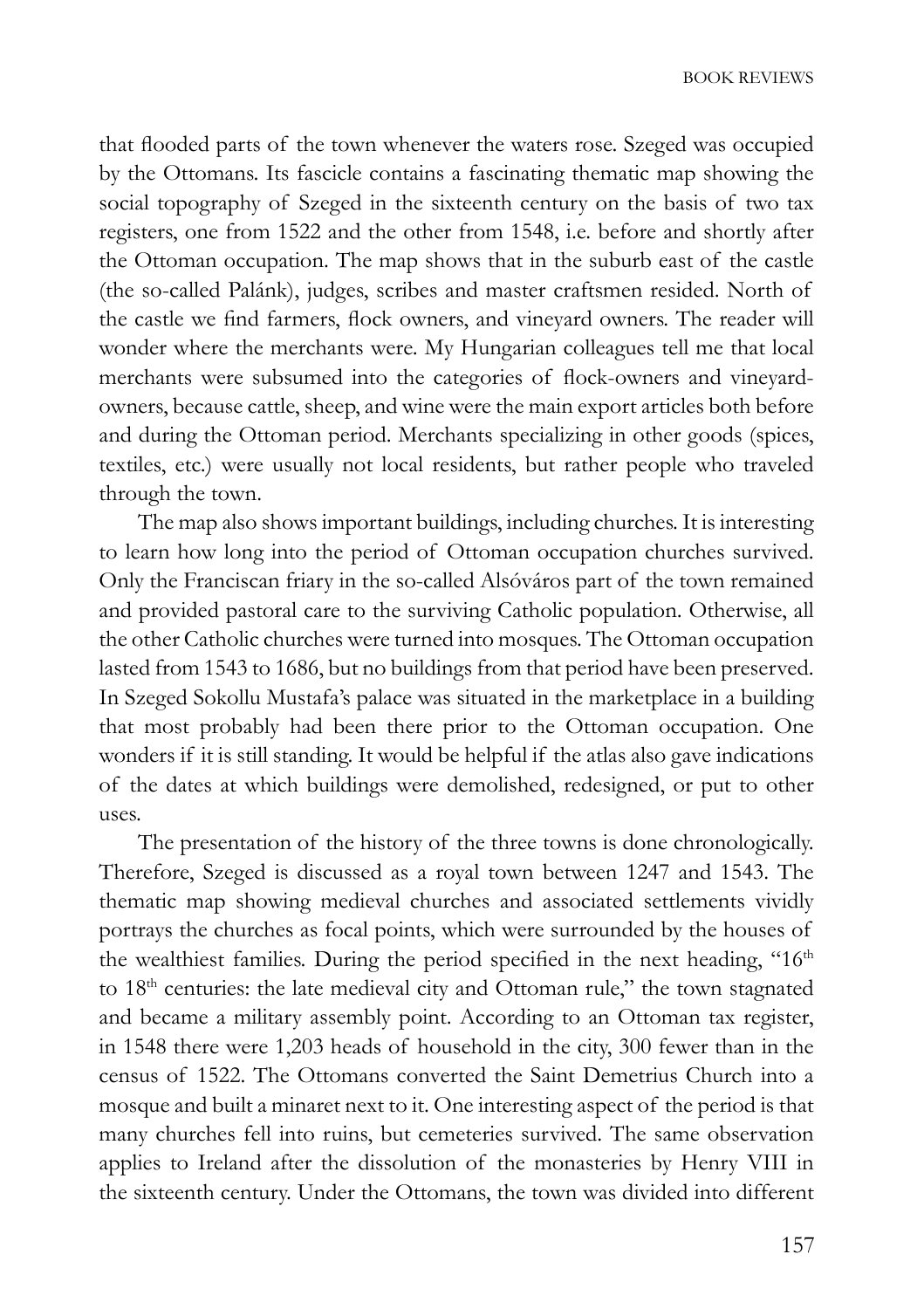quarters along ethnic lines. From 1554 to 1560, the Turks expelled the entire Christian population from the central town-quarter, which was called Palánk. The wealthier among them abandoned the city. This process is reminiscent of what happened in former Roman towns along the Rhine when the Roman Empire collapsed in the fifth century.

The suggestions is made that in the post-Ottoman period there was no consolidated bourgeoisie in Szeged. Bad floods and epidemics were responsible for the fact that the number of inhabited plots fell by 50 percent by the middle of the eighteenth century. In the latter part of that century, life began to improve in Szeged due to an economic revival. After 1711, Szeged again became the nationwide center for salt storage. In the context of the Counter-Reformation, prominent buildings were built in the baroque style. The nineteenth century was a time of modernization, which bore witness to the construction of new squares, new public buildings in a neo-classical style, and improved infrastructure. The reconstruction of the town that followed the disastrous floods of 1879 turned Szeged into a modern city with a circular layout of roads reminiscent of Frankfurt am Main, where boulevards follow the line of a former medieval wall, as shown in the Szeged Atlas in order to further comparison.

These three fascicles are a tremendous achievement. While there is an editorial board, there is as of yet no host institute. The editors had to rely on sponsorship from archives and museums. Without the tenacity of the senior joint editor, Katalin Szende, that would hardly have been possible. The lack of a permanent hosting institute and an executive officer has deprived the Hungarian series in some instances of a unified approach. For example, the introduction to the Sopron volume contains an outline of the role of the Commission as founder of the series and a discussion of the importance of cadastral maps and the military survey for the production of the core maps. It would be helpful for readers of later fascicles if this information were repeated. Why is it that only the Sopron volume includes a CD with a PDF version of the publication? This situation will most likely improve in the near future, as a full-time researcher and coordinator has been appointed, who will streamline the project and iron out any inconsistencies. As of 2016, the Institute of History of the Hungarian Academy of Sciences has been hosting the project.

Judging from the bibliography, a large amount of research had been done in Sopron and Szeged before the work of compiling the atlas was undertaken, while in Sátoraljaújhely a lot of research had to be undertaken by the author himself. The bibliography for Sopron consists of 340 entries very few of which